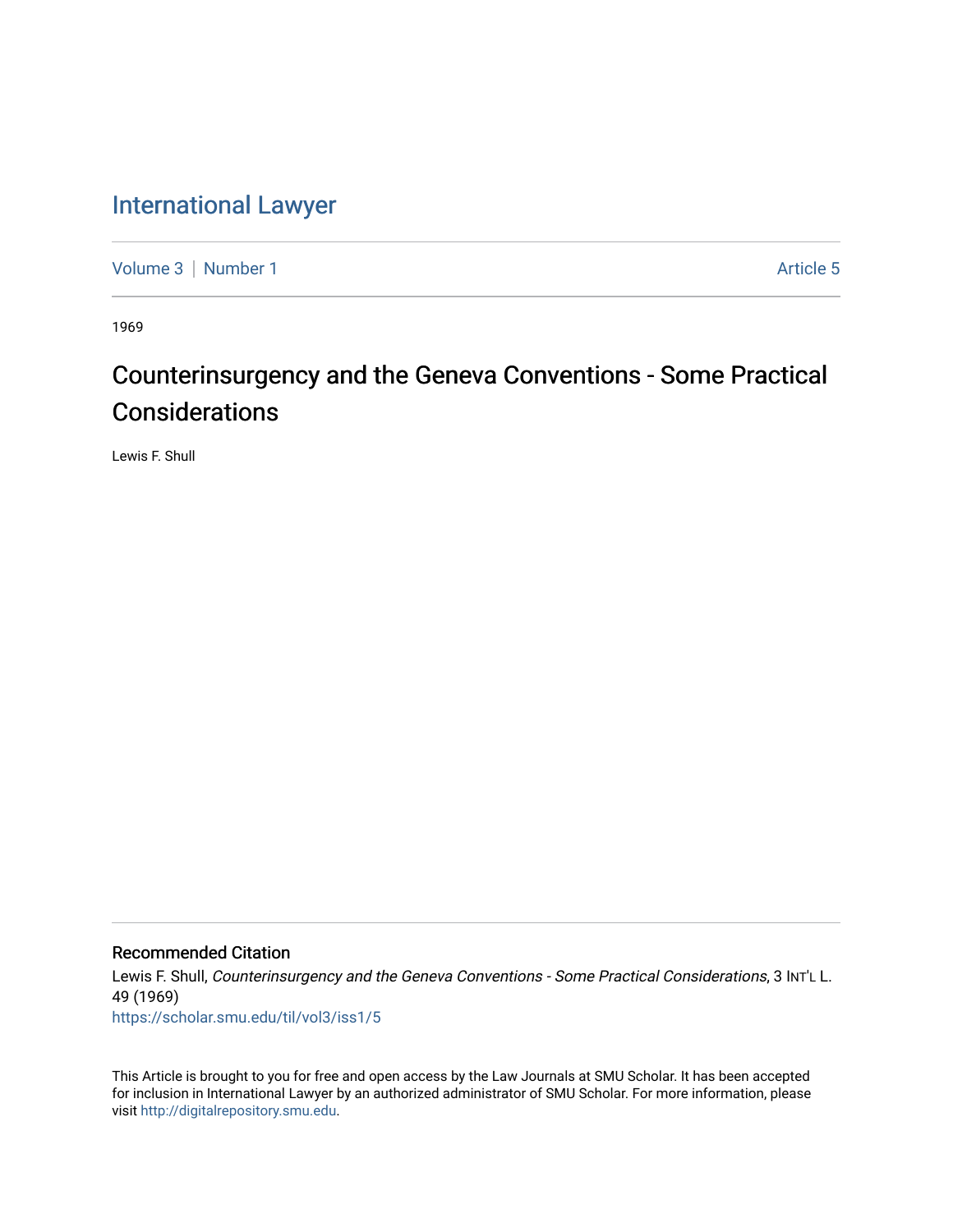## **Counterinsurgency and the Geneva Conventions- Some Practical Considerations**

Since the end of World War II, the world peace has been disturbed with increasing frequence by outbreaks of armed violence. Geographically, these outbreaks have ranged from the Philippines, and the Dominican Republic to Kenya. In intensity, the range has been from civil disturbances through protracted small unit operations such as took place in Malaysia to major conflicts such as Viet Nam. The nomenclature has been equally varied, including, for example, "uprisings," "police actions," "guerilla warfare," and the term which is gaining increasing current favor, "counter-insurgency operations."

There are several factors common to these outbreaks, some of which will be touched upon subsequently. But one touchstone is paramount: these outbreaks involve actual military operations which severely affect elements of the local civil population. Such operations, simply by their nature, impinge upon the humanitarian areas covered by the several so-called "Geneva Conventions," e.g., humane treatment of prisoners, of the sick and wounded, and of the civil population.

Whether the Geneva conventions are specifically applicable to any given situation depends upon whether the outbreak constitutes "an armed conflict . . . of an international character." This, in turn, requires an analysis in depth of political, legal and diplomatic factors which is beyond the scope of this article. However, specific applicability of the Conventions need not be the key question. Even as to civil war, the Conventions provide that certain humanitarian principles shall apply. Further, the conscience of mankind demands that ends sought to be achieved by the Conventions should be applicable in all situations which involve the application of military force.

Accordingly, the remainder of this article will presuppose the existence of a current "counter-insurgency operation" which involves

*International Lawyer,* **Vol. 3, No. I** *49*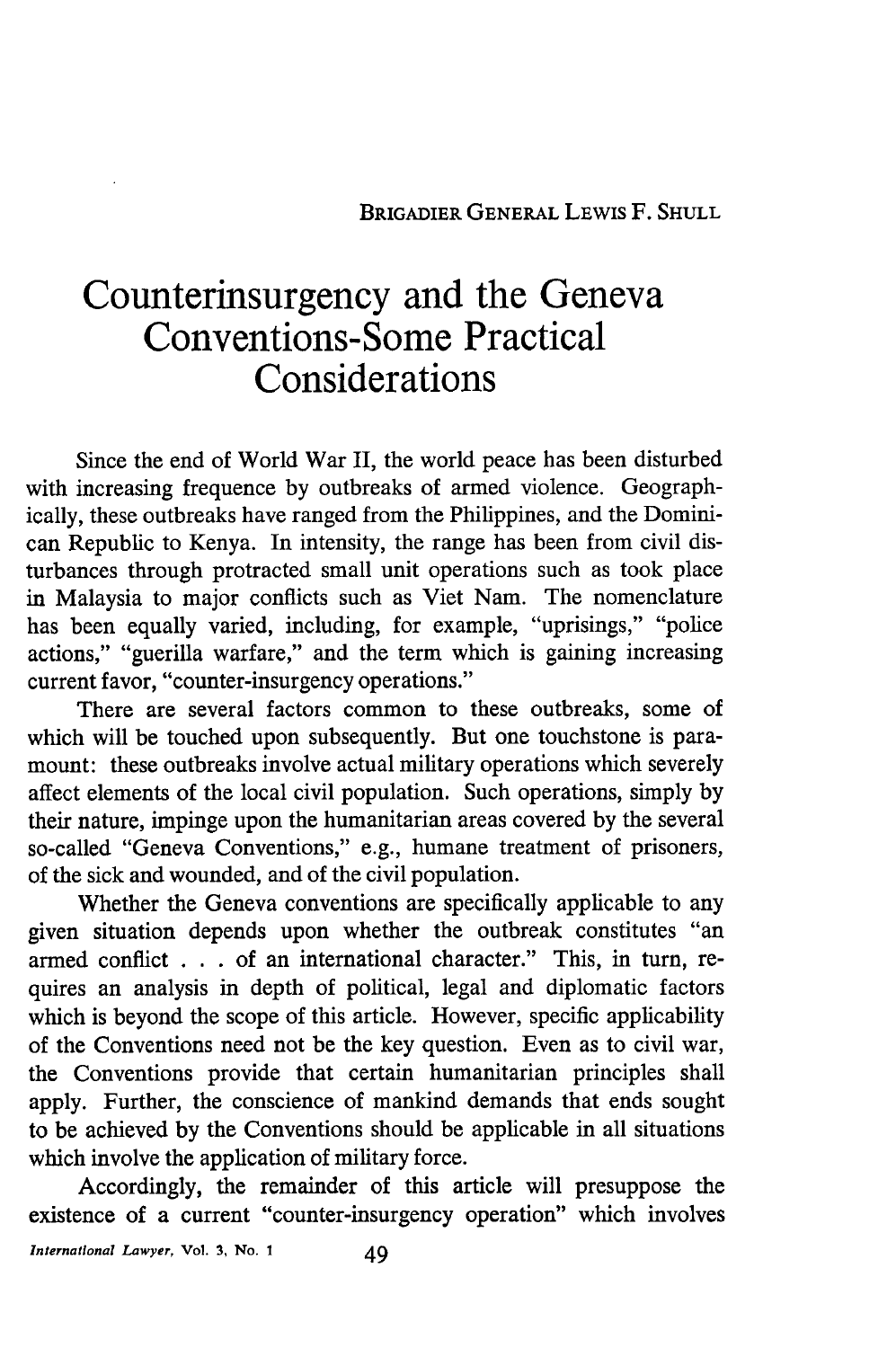United States' forces and to which the several Geneva Conventions are directly applicable.

The purpose of this article is to present for consideration by the entire legal community, practitioners as well as members of the teaching fraternity, government officials as well as private individuals, certain problems which confront the US military in efforts to apply conscientiously the provisions of these Conventions. I do not propose to offer solutions to the problems raised, in some cases because answers require national level decisions, in others simply because no solutions appear readily available.

But I do feel strongly that the American legal community should be aware of these problems, should consider, and if necessary, debate them in forums of the organized Bar, and, where appropriate, aid in formulating answers.

Today, the burden of finding an empirical solution to these problems is falling upon our military forces in Viet Nam. They confront the commanders of assault battalions, division surgeons and provost marshals, judge advocates of all levels of the command structure and ultimately the senior commanders concerned. Tomorrow these problems may well confront the armed forces and legal community of another nation in an area far removed from Southeast Asia.

### **The Ground Rules Have Been Altered**

It may come as a surprise to some Readers to find that real problems exist with respect to the application of the Geneva Conventions to current conflicts. There are some lawyers who take an attitude which can be paraphrased as follows: "We had the Hague Convention in World War I; we had the Geneva Conventions of '29 in World War II, we had the Geneva Conventions of '49 for Korea. How can there be any problems left?" The simple fact is that modern counter-insurgency operations have radically altered the basic ground rules.

In order fully to appreciate this fact it is necessary to consider briefly the background against which the Hague and Geneva Conventions were negotiated. It is a truism to state that treaties which are designed to have future applicability are drafted in terms of problems which have arisen in the past. Thus, the Hague Conventions tend to reflect the problems which arose during the Franco-Prussian conflict of the 1870's; the Geneva Conventions of 1929 address themselves to concepts and techniques of World War I; the Geneva Conventions of 1949 were concerned with matters of controversy arising from World War II.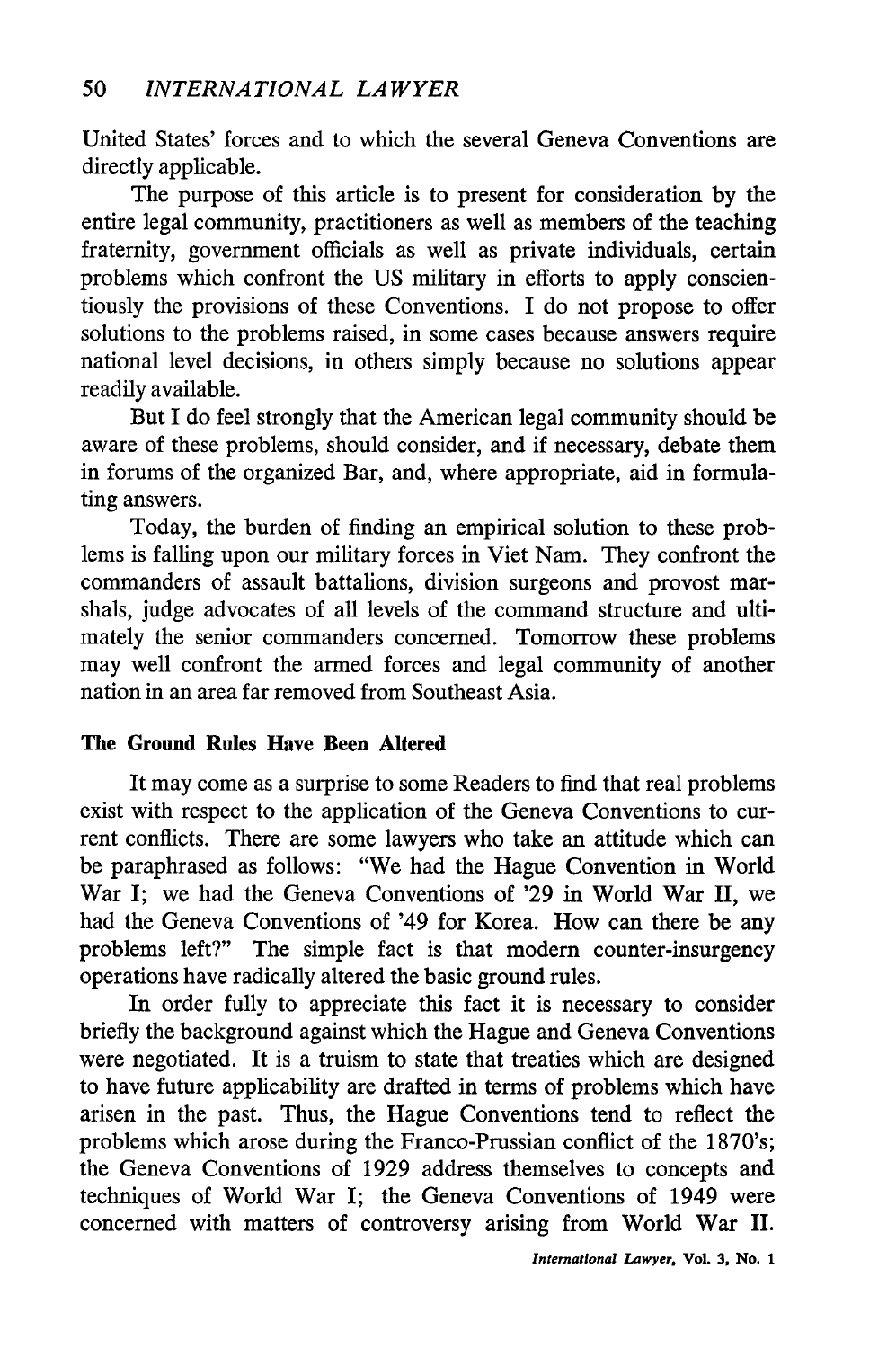None of them really foresaw the new problems of the next succeeding conflict. So it is hardly surprising that the current versions failed to provide for the unique situations which confront the military forces engaged in a modern counter-insurgency operation.

A further complicating factor arises from the fact that the Conventions of 1949 very clearly reflect that the balance of power lay, at the time the treaties were negotiated, with the North Atlantic community of nations. Thus, all of the basic concepts very strongly reflect the tactics and organizational concepts of an American/European oriented armed force.

Turning from these generalized observations to more particular facets, a casual reading of the conventions very clearly brings home the point that the rights and obligations contained therein were designed to be exercised in a specific and rather stylized arena of conflict. Specifically, the drafters visualized a series of relatively stable, interlocking corps fronts; the organization of the forces engaged has been presumed to follow the standardized concept, e.g., infantry, artillery, medical corps; the participation of guerilla or partisan bands has been presumed to be a minor adjunct of the major conflict; the civil population as a whole has been assumed to be little more than innocent bystanders; and finally, it has been accepted that orderly lines of communication will lead from the stabilized front to the safety of the rear area.

When one seeks to find similarities between the hoped-for situation described above and that which actually prevails in a counter-insurgency operation, one is immediately struck by the fact that for each supposition the exact opposite tends to prevail.

#### **The** Sea Through Which the **Fishes Swim**

There are rarely fixed fronts of any size, let alone extending to corps-sized operations. Instead, hit and run operations varying from platoon to multi-battalion size extend across substantial sweeps of territory. Instead of organizations modeled upon the patterns developed at command and general staff colleges, the guerilla force must utilize flexible organizational patterns in which no fixed branch of service or mission can readily be ascertained. Guerilla activity instead of being a minor adjunct is the major type of combat. The civilian population instead of being bystanders is either the ultimate prize for which the struggle is being waged or, to borrow a phrase of Chairman Mao's, "the sea through which the fishes swim." Instead of clearly defined rear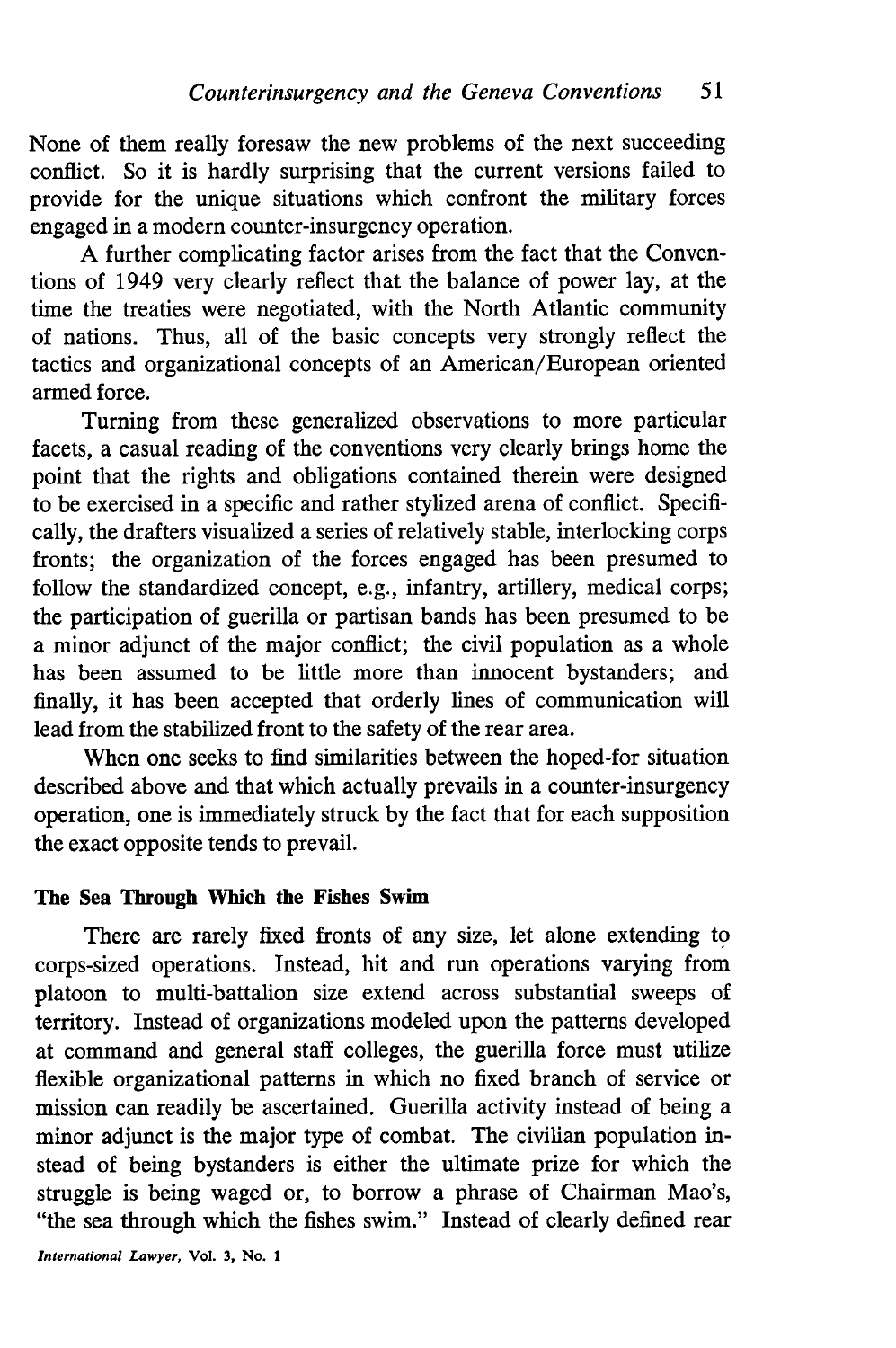areas of safety, major population centers may, in fact, be among the most dangerous areas within the war zone.

For those readers who are interested in a detailed and penetrating analysis of military operations in a counter-insurgency operation, I recommend "Observations of a Brigade Commander" a three-part article which appears in the January---March 1968 issues of Military Review by Colonel (now Brigadier General) Sidney B. Berry, Jr. General Berry commanded the 1st Brigade of the 1st Infantry Division in Vietnam from June 1966 to February 1967.

With such a divergence between what the drafters of the Geneva Conventions foresaw in theory and what the man on the ground now actually encounters, it is hardly surprising that problem areas exist. I am deeply indebted to commanders and judge advocates who have served with our forces during the commitment in the Dominican Republic and in Viet Nam for much of the factual background on which the remaining portions of this article are based. Due in large part to the high level of professional competence of these men, practical, onthe-spot, humanitarian solutions to the problems have been found. But it would be a disservice to their efforts to assume either (1) that the problems do not exist or (2) that with the eventual termination of the conflict in Viet Nam, the need for the legal community to address these problems no longer exists.

### Some **Problems**

In the following "case histories" a format has been adopted which first, quotes from pertinent portions of one of the Geneva Conventions; second, sets forth brief factual background, third, gives a hypothetical situation and finally, poses a question.

## *Situation I*

Article 4, Geneva Convention Relative to the Treatment of Prisoners of War of 12 August 1949 (hereinafter cited as GPW) provides in pertinent part as follows:

"61. Prisoners of War Defined

A. Prisoners of war, in the sense of the present Convention, are persons belonging to one of the following categories, who have fallen into the power of the enemy:

(1) Members of the armed forces of a Party to the conflict as well as members of militias or volunteer corps forming part of such armed forces.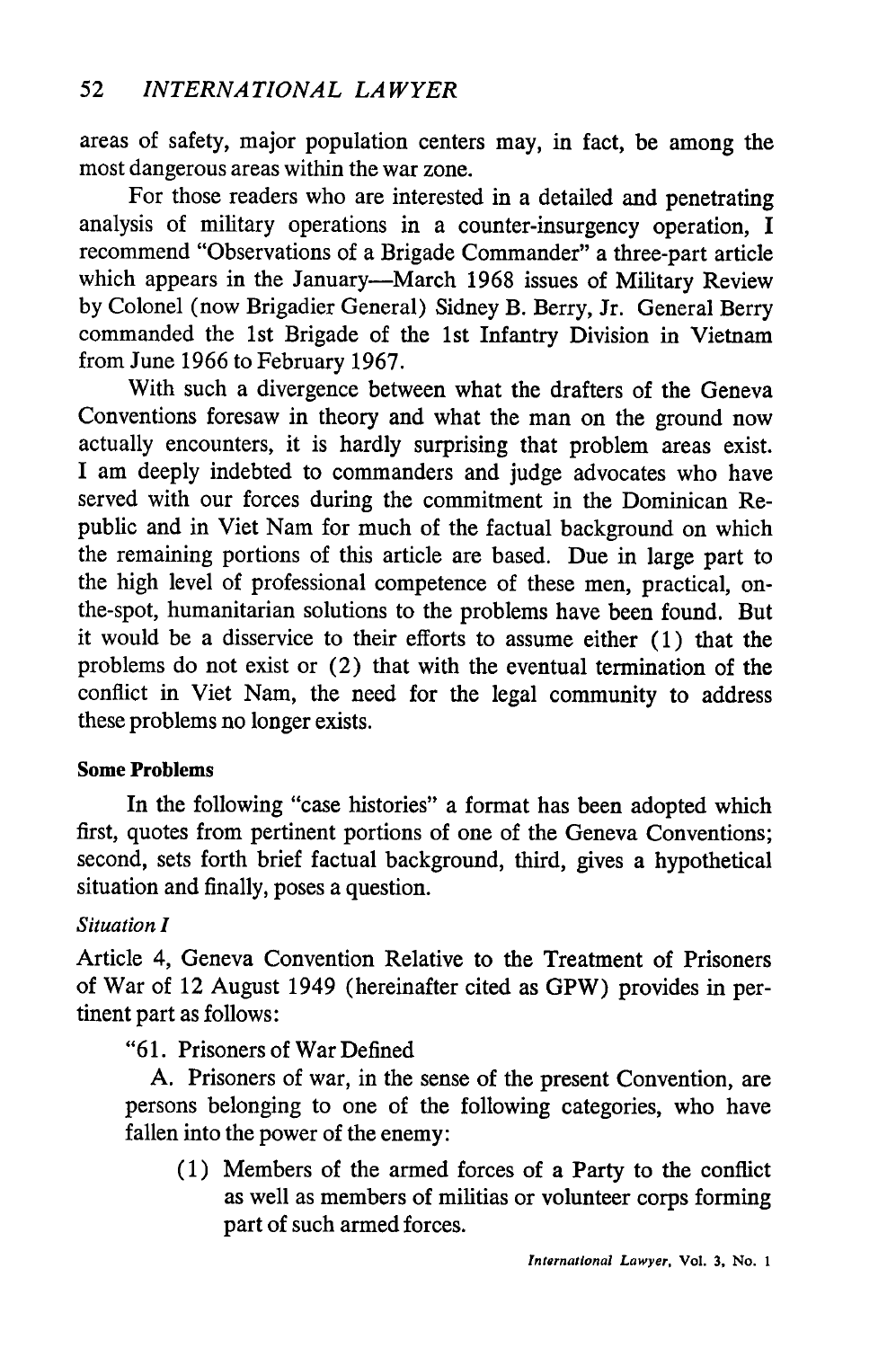- (2) Members of other militias and members of other volunteer corps, including those of organized resistance movements, belonging to a Party to the conflict and operating in or outside their own territory, even if this territory is occupied, provided that such militias or volunteer corps, including such organized resistance movements, fulfill the following conditions:
	- (a) that of being commanded by a person responsible for his subordinates;
	- (b) that of having a fixed distinctive sign recognizable at a distance;
	- (c) that of carrying arms openly;
	- (d) that of conducting their operations in accordance with the laws and customs of war.

(4) Persons who accompany the armed forces without actually being members thereof, such as civilian members of military aircraft crews, war correspondents, supply contractors, members of labour units or of services responsible for the welfare of the armed forces, provided that they have received authorization from the armed forces which they accompany, who shall provide them for that purpose with an identity card similar to the annexed model."

Experience indicates that most, if not all, of the following categories of forces opposing the government in being will be encountered: uniformed or quasi-uniformed regular forces, hard-core tactical guerilla groups, operating without standardized uniforms, local guerilla teams (farmers by day and fighters by night) and local inhabitants who are members of the guerilla infra-structure or "shadow government."

An "eagle flight" of US helicopters carrying a reinforced platoon of infantry spots suspicious activity at a cross road around which are located several farm houses. The flight lands, a seal is established, suspicious individuals are detained and the group returns to the division base camp where a determination as to entitlement to POW status is requested for the following:

(1) A farmer in whose barn three claymore mines, 100 meters of wire and five detonating devices were found.

(2) A fourteen year old school girl on whose person was found *International Lawyer,* **Vol. 3, No. 1**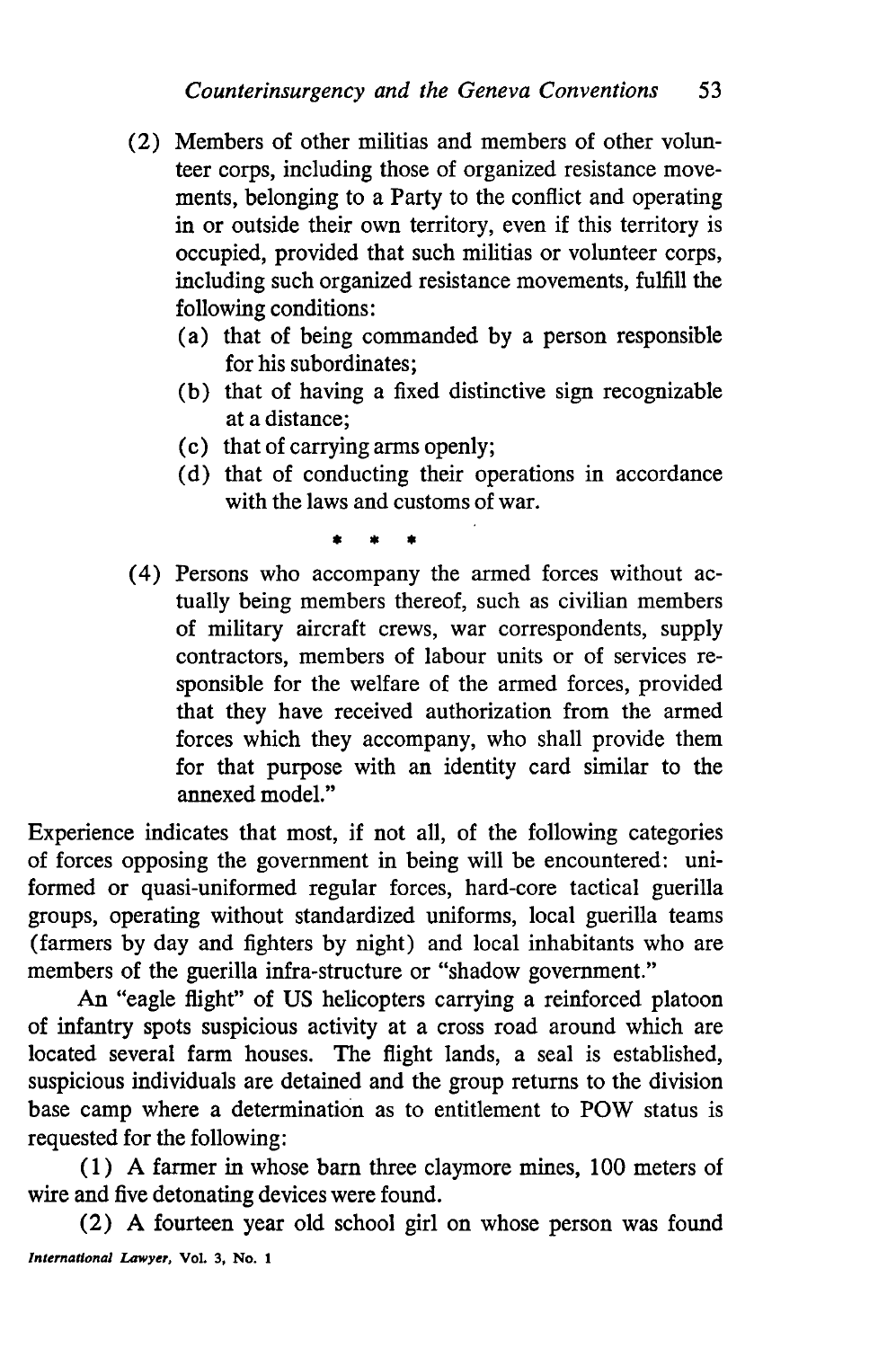a letter directing her to purchase medicine for the guerillas together with a substantial sum of money.

(3) A twenty year old man without identity papers suffering from two gunshot wounds in the lower leg.

(4) A forty year old man who has on his person, in addition to identity documents in proper order, a ledger which clearly is a tax collection book for a political sector of the guerillas.

Are all, or any, of these individuals sufficiently covered by the provisions of the GPW cited above so as to be entitled to prisoner of war (POW) status?

## *Situation H*

Article 33 of the Geneva Convention for the Amelioration of the Condition of the Wounded and Sick in Armed Forces in the Field, 12 August 1949 (hereinafter referred to as GWS) provides in pertinent part:

The material of mobile medical units of the armed forces which fall into the hands of the enemy, shall be reserved for the care of wounded and sick.

The buildings, material and stores of fixed medical establishments of the armed forces shall remain subject to the laws of war, but may not be diverted from their purpose as long as they are required for the care of wounded and sick. Nevertheless, the commanders of forces in the field may make use of them, in case of urgent military necessity, provided that they make previous arrangements for the welfare of the wounded and sick who are nursed in them.

The material and stores defined in the present Article shall not be intentionally destroyed.

Major base camps of main forces guerilla units are usually located in inaccessible hinterland areas, often in deep jungle. In addition to troop billeting, messing and training facilities, these base camps often contain hospital facilities. In most cases these hospital facilities are located in underground bunkers.

A battalion size search and destroy operation has been launched into a jungle area suspected to be a main operational area of guerilla forces. No roads lead into the area and initial penetration was made by heliborne assault. An unoccupied base camp was located which contains an underground hospital complex. The demolitions capability of the battalion is limited. The only means of destroying the base camp is by means of air strikes and artillery which would result in destruction of the hospital.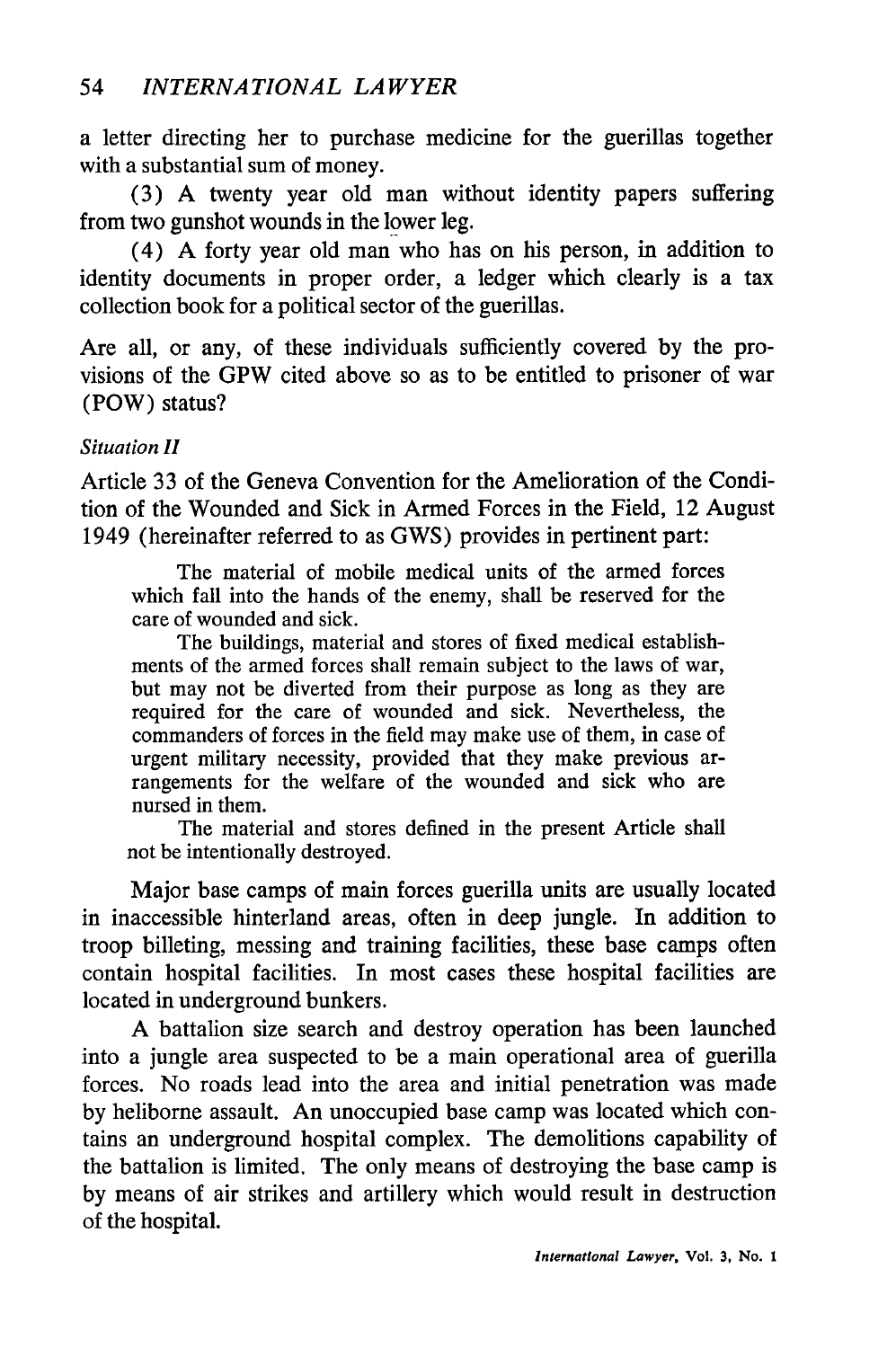Is the battalion commander required to forego destruction of the base camp in order to avoid an apparent violation of the Conventions?

#### *Situation III*

Article 19, GPW, provides as follows:

95. Evacuation of Prisoners

Prisoners of war shall be evacuated, as soon as possible after their capture, to camps situated in an area far enough from the combat zone for them to be out of danger.

Only those prisoners of war who, owing to wounds or sickness would run greater risks by being evacuated than by remaining where they are, may be temporarily kept back in a danger zone.

Prisoners of war shall not be unnecessarily exposed to danger while awaiting evacuation from a fighting zone.

Experience indicates that the majority of prisoners are captured during the course of either guerilla assaults against forward installations or during the conduct of search and destroy operations. Permanent prisoner of war internment facilities on the other hand are most often located in the vicinity of logistic complexes which tend to be clustered around coastal population centers.

An infantry brigade has been engaged in a large-scale search and destroy operation which has penetrated jungle base areas. At the same time guerilla forces, in celebration of a national holiday, have launched a campaign of indiscriminate shelling of population centers including the area to which the brigade normally evacuates prisoners. A substantial number of prisoners have completed post-capture processing and are awaiting aerial evacuation to permanent internment facilities.

Would such evacuation be proper under the terms of the Conventions?

*Situation IV.*

Article 36, GWS provides in pertinent part as follows:

Medical aircraft, that is to say, aircraft exclusively employed for the removal of wounded and sick and for the transport of medical personnel and equipment, shall not be attacked, but shall be respected by the belligerents, while flying at heights, times and on routes specifically agreed upon between the belligerents concerned.

They shall bear, clearly marked, the distinctive emblem prescribed in Article 38, together with their national colours, on their lower, upper and lateral surfaces. They shall be provided with any other markings or means of identification that may be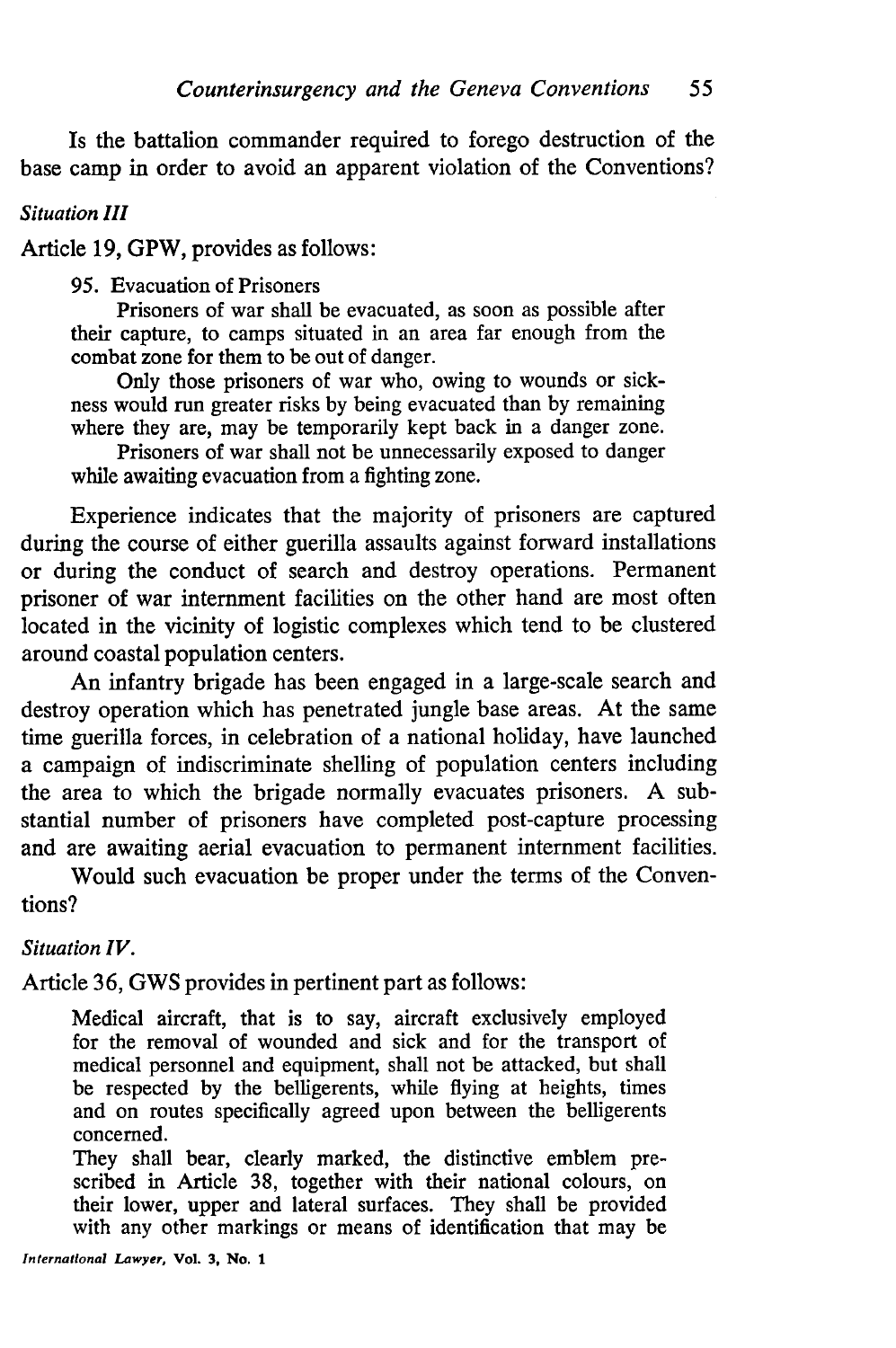## *56 INTERNATIONAL LAWYER*

agreed upon between the belligerents upon the outbreak or during the course of hostilities.

Unless agreed otherwise, flights over enemy or enemy-occupied territory are prohibited.

Quite often heliborne operations are conducted at extensive distances from division, brigade or battalion base camps. When sufficient penetration is involved, a majority of the ground lying between the base camp and the actual area of operations is under the nominal control of guerilla forces.

A two battalion force has penetrated deep into guerilla held territory. As a result of a fire fight, the force has sustained casualties. "Dust-off" helicopters clearly marked with the red-cross emblems are dispatched to evacuate the wounded. During the flight from the base camp to the landing zone the helicopters come under heavy automatic weapons fire.

What fire supressive measures are authorized?

#### *Situation V*

Article 17, GWS, provides in pertinent part as follows:

Parties to the conflict shall ensure that burial or cremation of the dead, carried out individually as far as circumstances permit, is preceded by a careful examination, if possible by a medical examination, of the bodies, with a view to confirming death, establishing identity and enabling a report to be made. One half of the double identity disc, or the identity disc itself if it is a single disc, should remain on the body.

Bodies shall not be cremated except for imperative reasons of hygiene or for motives based on the religion of the deceased. In case of cremation, the circumstances and reasons for cremation shall be stated in detail in the death certificate or on the authenticated list of the dead.

They shall further ensure that the dead are honorably interred, if possible according to the rites of the religion to which they belonged, that their graves are respected, grouped if possible according to the nationality of the deceased properly maintained and marked so that they may always be found.

None of the guerilla forces wears a double identity disc as provided by the Conventions. Further, the availability of aerial evacuation generally precludes the evacuation of enemy dead from battle field located substantial distances from base camps.

A two battalion size artillery fire support base located some 60 kilometers from the nearest base camp is subjected to three separate